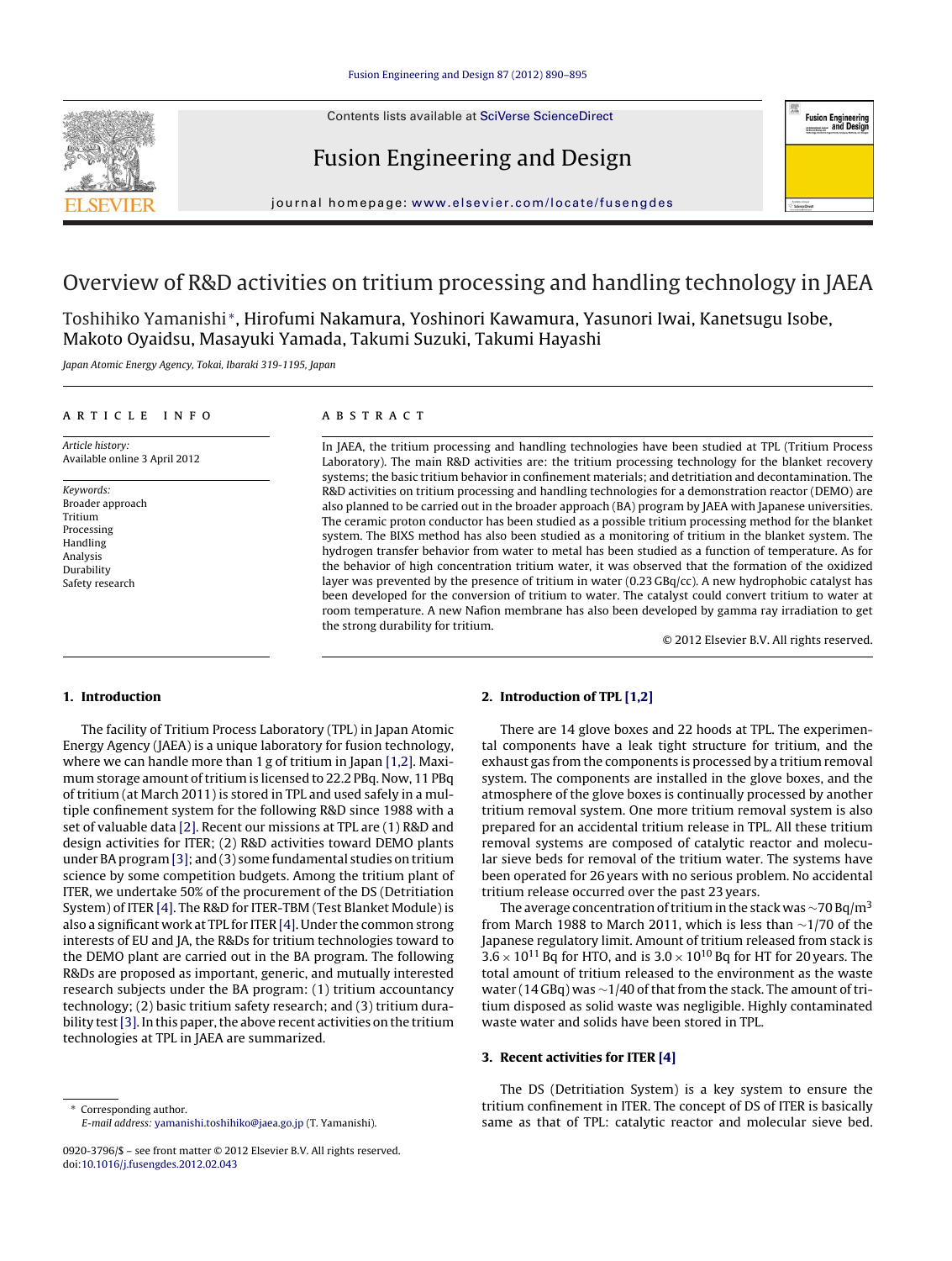However, recently, the design of the DS was significantly changed. The molecular sieve bed must be regenerated in the case of the saturation, by changing line to another bed. It was found that the reliability of the valves changing the line is not sufficient, so that a part of molecular sieve bed was changed to a scrubber column. The scrubber column is the water and water vapor counter currently exchange column. It has been established in chemical engineering; however, there has been no tritium data. Hence, a series of tritium demonstration tests for a pilot plant scale of the scrubber column of DS of ITER was started at TPL as a R&D task from ITER at TPL. The pilot scale scrubber column has been manufactures and been installed at TPL. The flow rate of the column is  $350 \,\mathrm{m}^3/\mathrm{h}$ , which is 1/4 of an actual column of ITER. However, before a series of test runs, TPL has been seriously damaged by the earthquake, and recovering work of TPL has been continued to restart the scrubber tests.

#### **4. Recent activities on tritium technology for BA**

## 4.1. Tritium handling facility [\[3\]](#page--1-0)

To carry out the above R&D studies, multipurpose RI handling equipment has been designed and manufactured at Rokkasho site (30 m  $\times$  50 m  $\times$  7 m height). The RI handling equipment at Rokkasho site is the first and quite unique facility in Japan, where tritium, beta and gamma RI species, and beryllium (Be) can simultaneously be used. The amounts of tritium used and stored are 3.7 TBq per glove box (0.37 TBq per hood) and 7.4 TBq, respectively. The amounts of other typical RI species stored are 500 MBq for P-32, ceramics, 915 MBq for Fe-59, and 220 MBq for W-188. Two tritium storage beds are installed into a glove box (nitrogen atmosphere, −40 mm H2O pressure) as shown in Fig. 1. A detritiation system composed of a catalyst bed and a set of molecular sieve beds (flow rate is  $6 \text{ m}^3$ /h) is installed to remove tritium in the atmosphere of the glove box. The hydrogen is converted to water vapor with the catalysts bed, and the water vapor is removed with the molecular sieve bed. The detritiation factor of the system is design to be 99.9%. The other detritiation system (flow rate is  $2 m<sup>3</sup>/h$ ) is operated in the circulation mode to remove tritium in a vessel.



**Fig. 1.** Photograph of tritium storage bed (7.4 TBq) using ZrCo powder at Rokkasho.



**Fig. 2.** The result of the IP exposed to the glass plate for 2 days. Tritium concentration on the plate is from 74 kBq/g to 273 MBq/g.

The exhaust gases from the apparatus handling tritium are sent to the vessel. A small amount of gas is also sent to the vessel from the glove box to maintain negative pressure. A hot cell having iron shield with a set of manipulators is installed in a room. Some irradiated samples described above are handled in the cell. In the building a set of Be handling devices (melting, sintering, and treating devises) are installed in a room. An independent ventilation system (frequency of ventilation = 16 times/h, permissible Be concentration =  $0.002$  mg/m<sup>3</sup>) is installed in the room.

#### 4.2. Tritium accountancy technology

The technologies for real-time analysis for hydrogen isotopes, in gas, in liquid and in solid are studied. A large amount of solid waste will also be expected in a demo plant in comparison with ITER, so that it is significant to study a measurement method of tritium inventory in the waste. The calorimeter method measuring decay heat of tritium, which has been studied in several tritium facilities [\[5\], h](#page--1-0)as also been studied in JAEA. A modified calorimeter instrument with larger cells ( $\varphi$ 52 mm  $\times$  30 mm) and a digital Nanovoltmeter has been designed and been tested at TPL. The sensitivity (0.4 nV/nW) and minimum detective heat (20 nW: 22 MBq) of the instrument have been tested by a series of preliminary runs. The imaging plate (IP) method has also been studied to measure the amount of tritium in the solid waste [\[6\]. T](#page--1-0)he IP consists of a storage film coated with photo-stimulated phosphor (BaFBr:doped Eu<sup>2+</sup>). The phosphor captures the X-rays induced by b-rays from tritium. The phosphor emits the light by irradiating the laser light, so that we can know the amount of tritium by measuring the intensity of the light. Fig. 2 shows a typical result of IP measurement. In the collaborative studies with Japanese Universities, the IP methods have been tested to measure the concentration of tritium in waste water, and the tritium depth profile in the solid waste [\[7\]. A](#page--1-0) monitoring method of trace amount of tritium in atmosphere has also been studied in this field with a set of simulation studied of tritium in the environment.

#### 4.3. Basic tritium safety research

It is assumed that an appreciable amount of tritium permeates to a cooling water system. It is required to obtain basic data on the relationship between tritium and materials (F82H, etc.) from the viewpoint of the estimate of the amount of tritium permeation. A series of studies on tritium retention in plasma-facing components such as W are also proposed as a R&D subject for this purpose. It is required to study the tritium behavior in advanced blanket breeder materials from. Several R&D subjects have been carried out by collaborative studies between JAEA and Universities for this purpose. For the tritium behavior (retention and release) in W and F82H, the effect of surface damage has been studied. For the tritium behavior